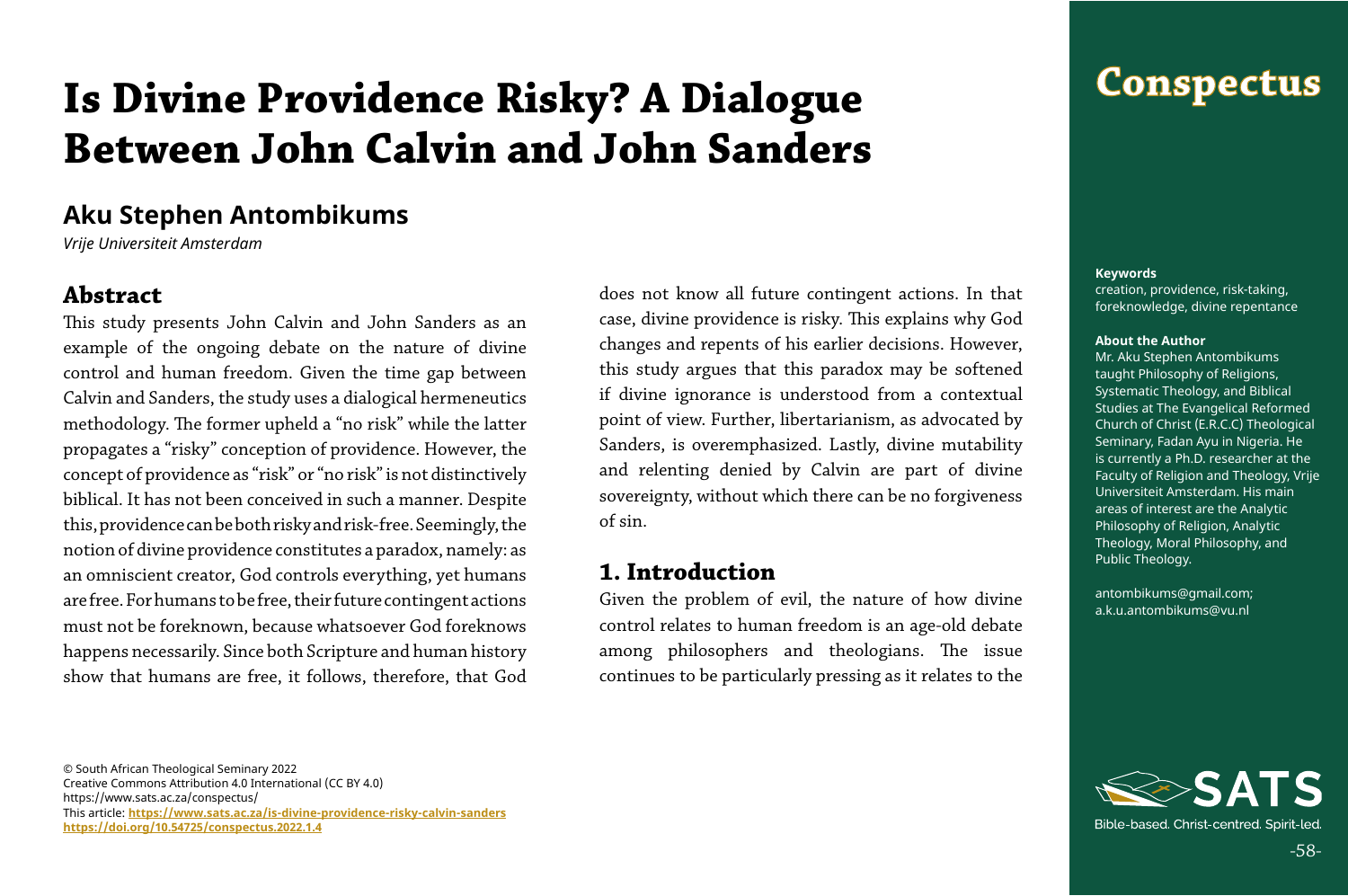problems of evil and suffering. Due to dissatisfaction with the explanations provided for these problems, some have come to doubt the existence of a good, loving, and powerful God. In contrast, others seek a redefinition of the classical conception of God. About three decades ago, open theism, which also refers to itself as freewill theism, took the debate to a further dimension. In this new dimension, divine relationality, openness, vulnerability, divine self-limitation, and divine risk-taking are upheld because of God's love and respect for human freedom. One of the proponents of the Openness of God is John Sanders. The risk-taker model of divine providence is espoused in his *The God Who Risks: A Theology of Divine Providence*, first published in 1998 with a second edition issued in 2007.

In this book, Sanders engages Calvin extensively in his understanding of divine providence, divine immutability, divine accommodation, and divine repentance. The open model critiques the Augustinian-Calvinist model claiming that it is corrupt with the virus of Greek philosophy (Pinnock, Rice, Sanders, Hasker, and Basinger 1994, 8–9). This study is limited to Calvin and Sanders as an example of the intense interactions between the Augustinian-Calvinistic model of God and the Open model. This study is not comparative nor an assessment. The study aims to situate Calvin and Sanders in the global debate on divine sovereignty and human freedom to illustrate the continued persistence of the discussion in philosophy and theology. I will do this through dialogical hermeneutics. In doing so, I will allow the literature belonging to Calvin and Sanders to freely flow without interruption in an imaginary way as if to say Calvin and Sanders were currently responding to each other. In the end, I will point out a few areas of concern from both.

### **2. Understanding Risk**

#### *2.1 What is risk?*

In this section, I will examine the meaning of the term "risk," give a few examples of risk-taking attitudes, point out a few theories of risk, and point out which among them applies to the current study. The term "risk" has been understood from the following points of view:

• Risk is an unwanted event that may or may not occur. • Risk is the cause of an unwanted event that may or may not occur. • Risk is the probability of an unwanted event that may or may

Risk is the statistical expectation value of unwanted events

- 
- 
- not occur.
- which may or may not occur.
- probabilities (Hansson 2018).

• Risk is the fact that a decision is made under conditions of known

The fourth proposition is asserted based on statistical expectations, meaning based on the cloud of witnesses either from experiences or deductions, there is a tendency of an unwanted outcome. The third and fourth propositions see "risk" from a probable point of view. This means that "risk" may be defined as an unwanted event that, given its probable nature, may occur or may not occur based on statistical analysis. The basis for this hypothetical conclusion is a lack of accurate knowledge with absolute material certainty of the occurrence of such an event.

A few examples of risk-taking attitudes may include the following: 1) It is proven that smokers are liable to die young as a result of the effect of smoking. However, suppose one combines smoking and addiction to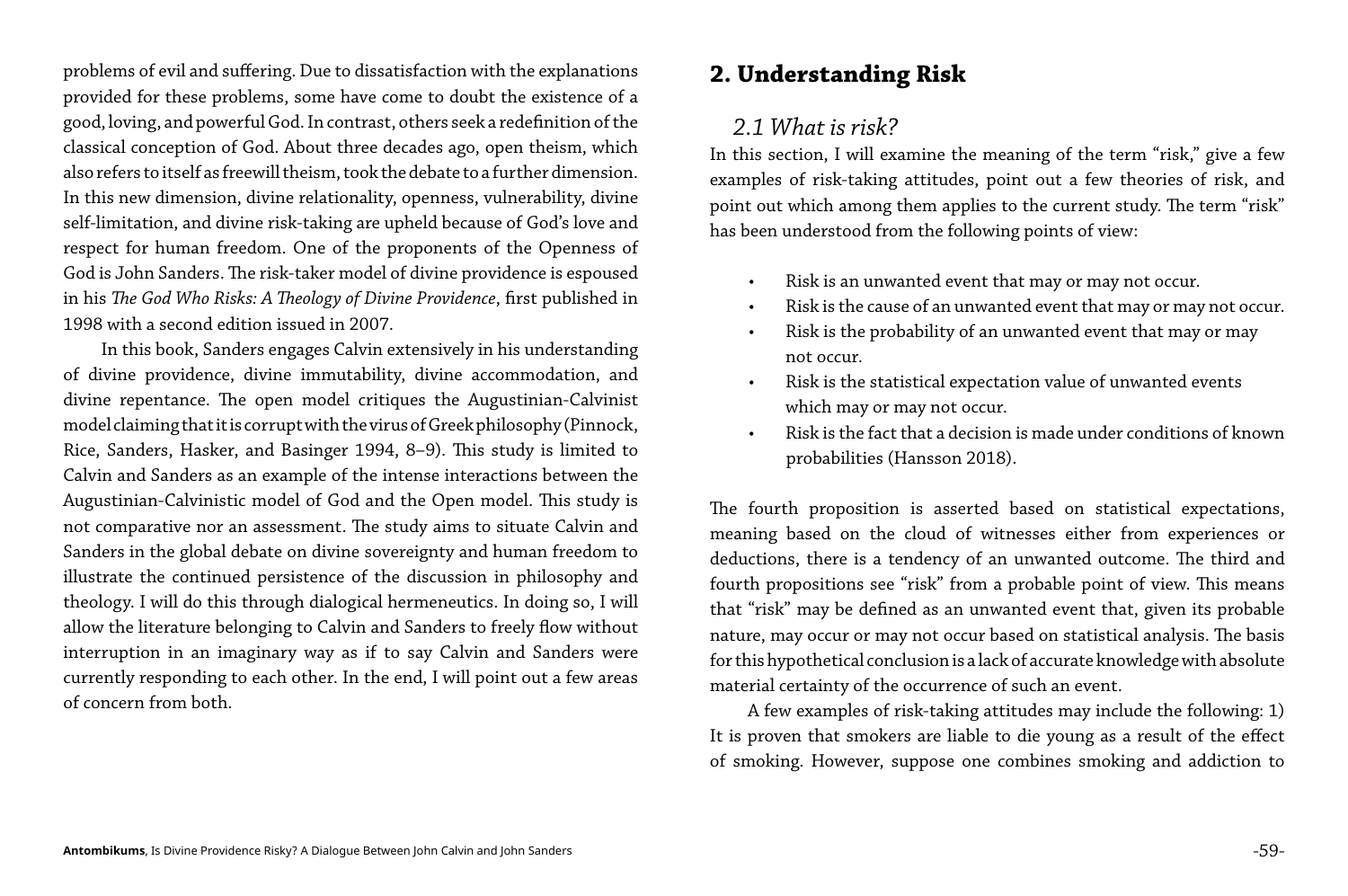cocaine, regular partying, and drinking lots of liquor despite knowing its medical implication; in that case, such a person has "risked" her life by herself willingly and knowingly; 2) There are also types or levels of risk that may not be determined entirely from the onset. For instance, take the example of someone who ventures into the business of producing a new product that is not yet known and produces the same in a large amount. Of course, the producer knows this is a new brand that is not yet known. She is also aware that it might be sellable and it might not. However, from a positive note, after a careful examination with the view that there could be a 50+% chance of success, the producer may go ahead with mass production of such brand, hoping that the result will turn out to be positive (Helm 1994, 40).

#### *2.2 Theories of risk-taking*

There are several theories of risk depending on the context. However, since the current study is not directly connected to financial management, risk in that aspect will not be dealt with here. Risk, as understood above, focuses more on epistemology. However, the two examples of risk above may involve "moral" and utilitarian risks. Besides these, there is also the sociological/ socio-cultural theory of risk. The moral theory of risk argues that a risky decision may be taken based on moral grounds in an in-deterministic context. Also, there is a distinction between *wilful* risk and *imposed* risk. If God takes a risk, it cannot be an *imposed* risk; otherwise, it will mean that he is not free. In the case of the smoker above, she has the choice to wilfully subject herself to the risk that comes with smoking and addiction to alcohol and other hard drugs. It will be a different thing altogether to subject her to tobacco and a state of addiction un-willfully.

On the one hand, the utilitarian theory looks at the benefit of the outcome of the said risk (Hansson 2018). On the other hand, the sociological/cultural theory examines the risk involved in society, ranging

from industrialization, science/medicine, and governance. Lastly, the epistemological theory of risk, which seems more relevant to the current study, is interested in the relationship between time and the future and our ability to know it. Since our decisions that have futuristic implications are made today, it follows that our inability to understand their outcome with material certainty means that we take risk not minding whether the outcome turns out negatively, or at best, positively. Another crucial aspect of the epistemological theory of risk is the relationship between the less knowledgeable and the more knowledgeable. In such a relation, the less knowledgeable will doubt the outcome of a decision presented by the knowledgeable. The knowledgeable may also decide given their sufficient knowledge, but the end may be negative (Chicken and Tarma 1998, 9).

The definition of risk above presupposes that risk is based on insufficient knowledge of the expected outcome of an event. This outcome may be positive or negative. However, if "risk-taking" is based on the limited knowledge of the nature of the future, does it also apply to God since he is omniscient? It is generally agreed that God is all-knowing and knows more than anyone can ever know. However, the extent of God's knowledge has always been a subject of debate. Sanders (2007a, 15) argues that "open theism affirms what I call dynamic omniscience. This means that God knows the past and present with exhaustive definite knowledge and knows the future as partly definite (closed) and partly indefinite (open)." *Dynamic omniscience* to Sanders is synonymous with current omniscience. God only knows what exists now and does not know that which is not (206).

Helm (1994, 39–40) also argues that divine providence may be conceived both from the perspectives of "risk" and "no risk." He clarifies that there are different ways risk may be understood. This involves a lack of knowledge of the outcome of our decisions, especially when there is a definite expectation. However, there is another perception of risk, which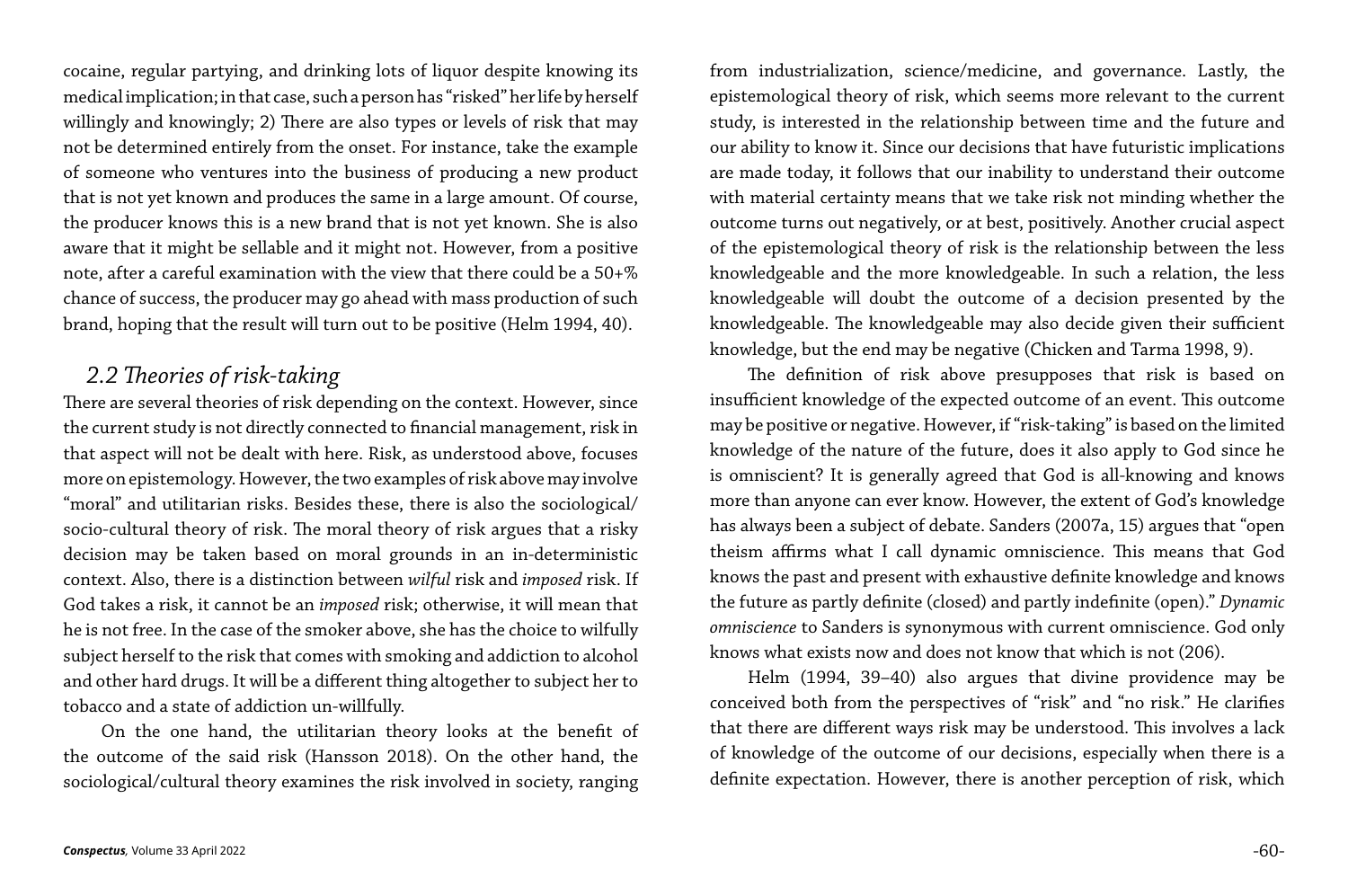involves lesser risk. This is a situation where one is merely expecting a general outcome. No preference is involved. Helm concedes that the language of Scripture presupposes divine ignorance, divine mutability, divine selflimitation, and, in fact, divine risk-taking in governing creation. However, Helm hesitates in accepting this notion of the divine being. He argues that it will result "in a theological reductionism in which God is distilled to human proportions" (52). Helm argues that the best way to avoid this distillation is to say that divine ignorance, divine self-limitation, and divine mutability as deduced from the Bible are anthropomorphic. This is because God desires that humans should respond to him; and so, therefore, he must appear as one who is responsive, acting in space and time in his response to humans. After all, they are in space and time. Helm (1994, 53–55) argues that the "risky" view of divine providence has its supposed benefits: human freedom is exalted. However, does Scripture teach the freedom advocated for in this model?

#### **3. Calvin and Sanders on Divine Providence Involving Risk or no Risk**

In this section, I will interact with Calvin and Sanders on whether divine providence involves risk-taking or not. To understand how both arrive at their conceptions of divine providence, I will examine how both conceive the doctrine of creation, divine providence, human suffering, divine foreknowledge, and divine repentance.

#### *3.1 Creation*

To understand the nature of divine providence in both Calvin and Sanders is first to locate their doctrine of creation. For Calvin, since God is the creator of the universe, he cannot do otherwise than to uphold his creation

perpetually. Writing on Calvin's theology, Hesselink (2006, 85) states that one of Calvin's contributions to theology is his appreciation for creation. Hesselink noted that Calvin argues that the revelation of God in the Church and especially in Christ should not deter us from seeing the glory of God revealed in the creation. Because God wrapped himself in the creation, he perpetually upholds it.

Calvin (1960, 1.2.1) asserts that the orderliness in the creation is a pointer to God's constant involvement in it. This involvement reveals God as the fountain of every good. Because God founded the creation by his might, regulates it by his wisdom and goodness, including mercy and judgement, "no drop will be found either of wisdom and light, or righteousness or power or rectitude, or of genuine truth, which does not flow from him, and of which He is not the cause."1

For Calvin, creation and providence cannot be separated. Conceiving God as a one-time creator who finished the work of creation and abandoned it adds no value to the doctrine of creation, and it would be profane to think in this manner. Instead, Calvin argues that we should conceive the doctrine of creation so that God's presence is continually felt in the creation as it was in the beginning. Calvin (1960, 1.16.1) sees it as an act of impiety to assert that God finished the work of creation on the seventh day and abandoned it.

**1** Another translation, by Beveridge (1863, 1.2.1), states thus: "My meaning is: we must be persuaded not only that as he [God] once found the world, so he sustains it by his boundless power, governs it by his wisdom, preserves it by his goodness, in particular, rules the human race with justice and judgement, bears with them in mercy, shields them by his protection; but also that not a particle of light, or wisdom, or justice, or power, or rectitude, or genuine truth, will anywhere be found, which does not flow from him, and of which he is not the cause; in this way we must learn to expect and ask all things from him, and thankfully ascribe to him whatever we receive." I

have adopted Battles's translation for the purpose of this study.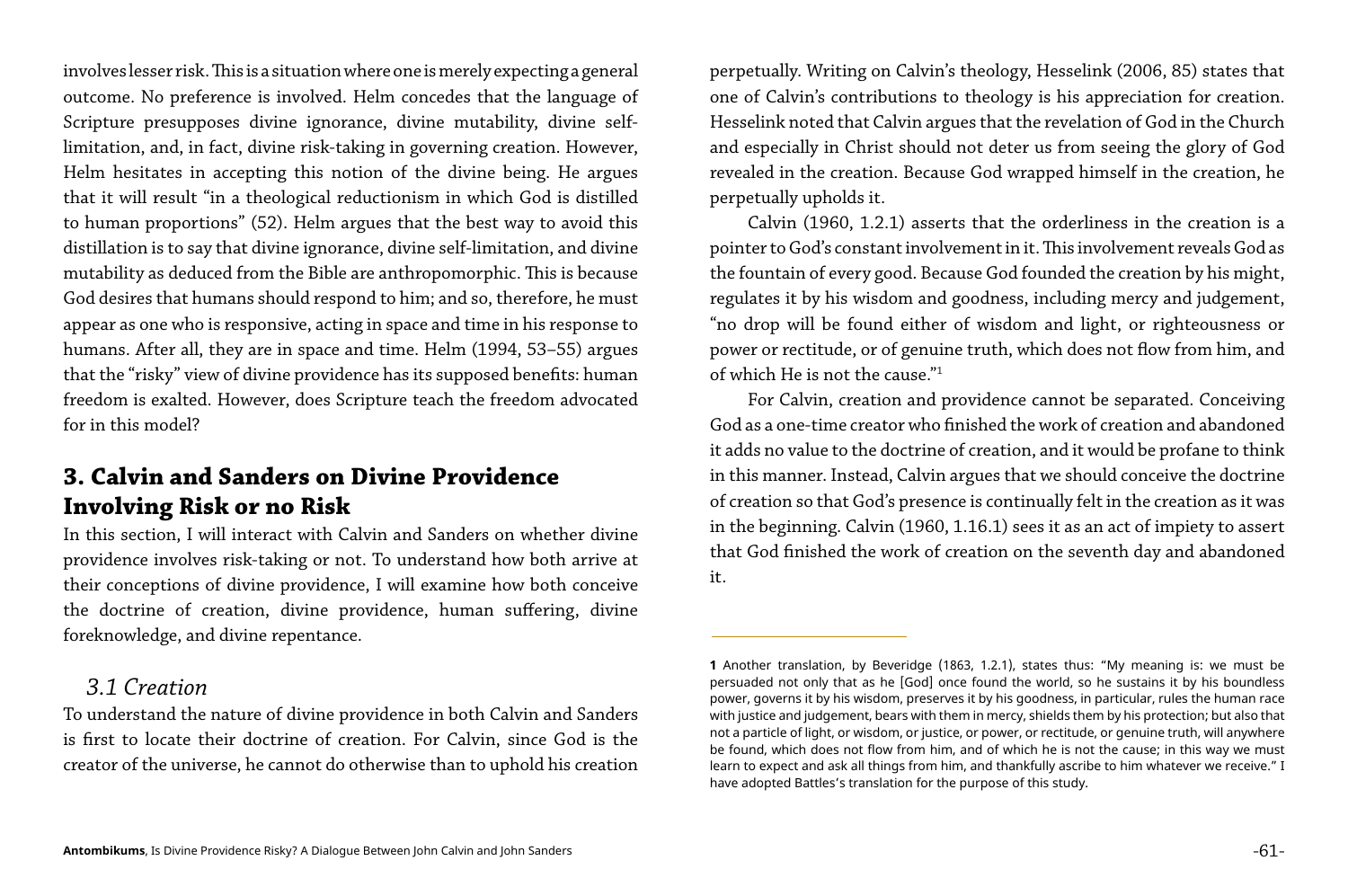Calvin argues that God is actively involved in what goes on in this life. He explicates that even those who are not pious are compelled to look up to God after gazing at the artistic nature of creation. Even though they may not live piously, they cannot deny that God exists by merely gazing at the theatre of creation. However, natural revelation without faith will not ascribe the glory for the work of creation to God, to whom glory belongs properly. "[F]aith has its own peculiar way of assigning the whole credit for Creation to God" (1960, 1.16.1).

However, Sanders (2007a, 43) believes that creation is open and ongoing. God left some aspects of the creation open for humans to actualize the divine project. According to Sanders, God made it so that creation is not closed, nor does everything depend on God. Humans, in particular, contribute significantly to the divine project. Sanders argues that although God established the structures within which the creatures will operate, he does not limit them. He allows them room for self-development. God is willing to share power with humans. He sovereignly decides that not everything works the way he wants. Some fundamental aspects of creation are left open to humans to execute as co-creators with God. Sanders explains that the privilege given to humanity to play crucial roles at the dawn of creation shows that God did not close the work of creation. There were things he left open for his human associates to complete.

In granting the creation and humans the ability to procreate, God creates a world in which he does not alone bring about new states of affairs. God has willingly restricted himself from being the sole governor of the creation. He has also opened the possibility to include new things that were formerly not in the creation plan. The openness of the creation implies that God's absolute divine sovereignty has been relinquished. Because of this openness, creation may prevail against God (Sanders 2010, 142–143).

Because creation is open and ongoing, God exposed himself to the possibility of failure in the divine project. Not everything will turn out as he expects. The open nature of creation and the general nature of divine sovereignty determines the nature of providence as involving risk-taking (Sanders 2007a, 225).

Even though Calvin does not use the term "risk," reading through Calvin's struggles in life reveals that he was conscious of risk even amidst divine guidance. He uses "danger" instead of risk. His life as he sees it was under the divine providential governance of God. Despite this awareness, Calvin notices that life is full of "deaths" and "dangers." He exclaims that we are "surrounded by [a] thousand deaths" every day beginning at birth. There are stumbling blocks, wild beasts, snakes, pits, and swords everywhere. He argues that: "If you step onto a ship, you are already one step away from death. If you climb onto a horse, your foot only needs to slip and your life is in danger. Just walk through the city streets one time, and there are as many dangers as there are many roof tiles on the houses. If you or your friend are carrying a weapon, injury lies in wait" (Herman 2009, 36).

#### *3.2 Providence and suffering*

The foremost tension of divine control is its nature. Does God control everything, many things, or a few things? Does he unilaterally control every detail of what happens or works in collaboration with humans? In examining the difficulty Calvin faces with respect to the nature of divine providence in his writings, Gerrish (2011, 11) states that Calvin construed that everything is under the providence of God. However, because of the difficulty involved in reconciling divine sovereignty and human responsibility without contradicting Scripture or making God morally culpable for human actions, Calvin concedes that the plans of God are sometimes hidden from our basic understanding. This conclusion leads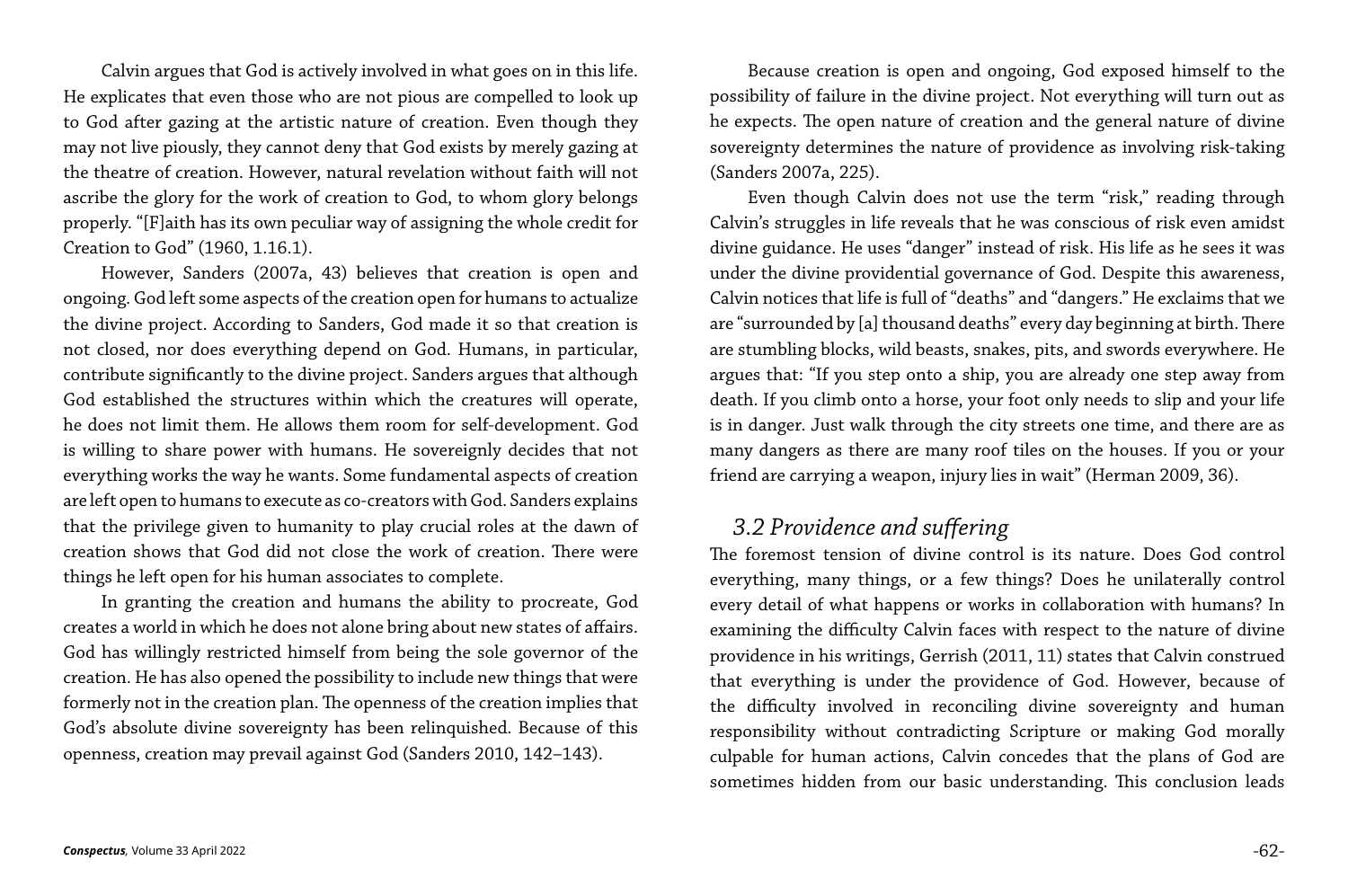to another unique subject of discussion, namely, the hiddenness of God. Deducing from Deuteronomy 29:29, some things are kept secret while some are not. The former ones belong to God, while the latter ones belong to humans. Because some things are kept secret, their occurrence may look accidental. Gerrish argues that Calvin explicates that nothing is accidental, as shown in the Bible. Not only this, the Bible is clear and emphatic that God does not idly watch what goes on in this life, and he does not just know events as they will happen in advance, nor does he merely allow them. On the contrary, God is deeply involved in everything. Gerrish (2011, 11) states that Calvin denies that human life is determined by fate.

God controls every detail of what occurs unilaterally and with humans. God is the primary cause, and humans are the secondary causes. Calvin infers that because we are receivers and beneficiaries of God's goodness, we should also receive adversity and afflictions with thanksgiving. He argues that the apostle Paul taught that God's divine plan had destined those who are called his children to conform to the image of Christ. Conforming to the image of Christ includes sharing in his sufferings, so that just as Christ went through the cross into heavenly glory, we too might be glorified after overcoming our tribulations (1960, 3.8.1).

According to Calvin (1960, 1.16.9), God's providence governs individuals, has a particular way of relating to humans, and "regulates natural occurrences." Calvin sees an apparent enigma in conceiving divine providence from the human point of view. This enigma is primarily demonstrated in our engagement with what may be regarded as prudentially governed by God. Some situations do not appear to us in that manner but, most often, in the manner of fortune or luck. From the foregoing, the true cause of everything is hidden from us.

Calvin (1960, 1.16.2) extrapolates that "there is no such thing as a fortune or chance." As taught in the Scriptures, he argues that divine

providence expressly shows that providence does not involve fortune or fate despite some events and happenings appearing fortuitous. Whatever happens, there is always an underlying divine providential finger of God. This understanding is contrary to what was obtainable in traditional ancient religions. To clarify, Calvin illustrates that if there were two people and one fell into the hands of robbers, or got into an accident, but the other escaped these calamities, "Carnal reason ascribes all such happenings, whether prosperous or adverse, to fortune. But anyone who has been taught by Christ's lips that all the hairs of his head are numbered [Matt 10:30] will look farther afield for a cause, and will consider that all events are governed by God's secret plan."

In our context, the man mentioned above will be regarded as being "unlucky." Calvin denies that it should be so. Instead, it should be understood from the point of divine providence in which God, by his secret plan, governs the universe, including both goodness and adversities. Calvin rejects the idea of general providence where God's providential control is restricted to the overall plan and positive outcome of the divine project without considering every detail in the process. In dealing with the extent of providence, Calvin states that inanimate objects are governed by God's secret decree so that nothing happens unless God willingly and knowingly decrees its occurrence. He (1960, 1.16.3–7) further states that arguing for a general providence is an error, and it makes no sense to state that divine providence is selective.

Contrary to Calvin, while commenting on the exact text mentioned above, Sanders (2007a, 114) argues that the knowledge of the hair on our heads, the exhortation not to worry about food and clothing, is not an indication of meticulous providence. Instead, it is a call to trust in God, who knows all our worries. It means since God cares for the sparrows and the hairs on our heads, he cares about everything that concerns us. Therefore,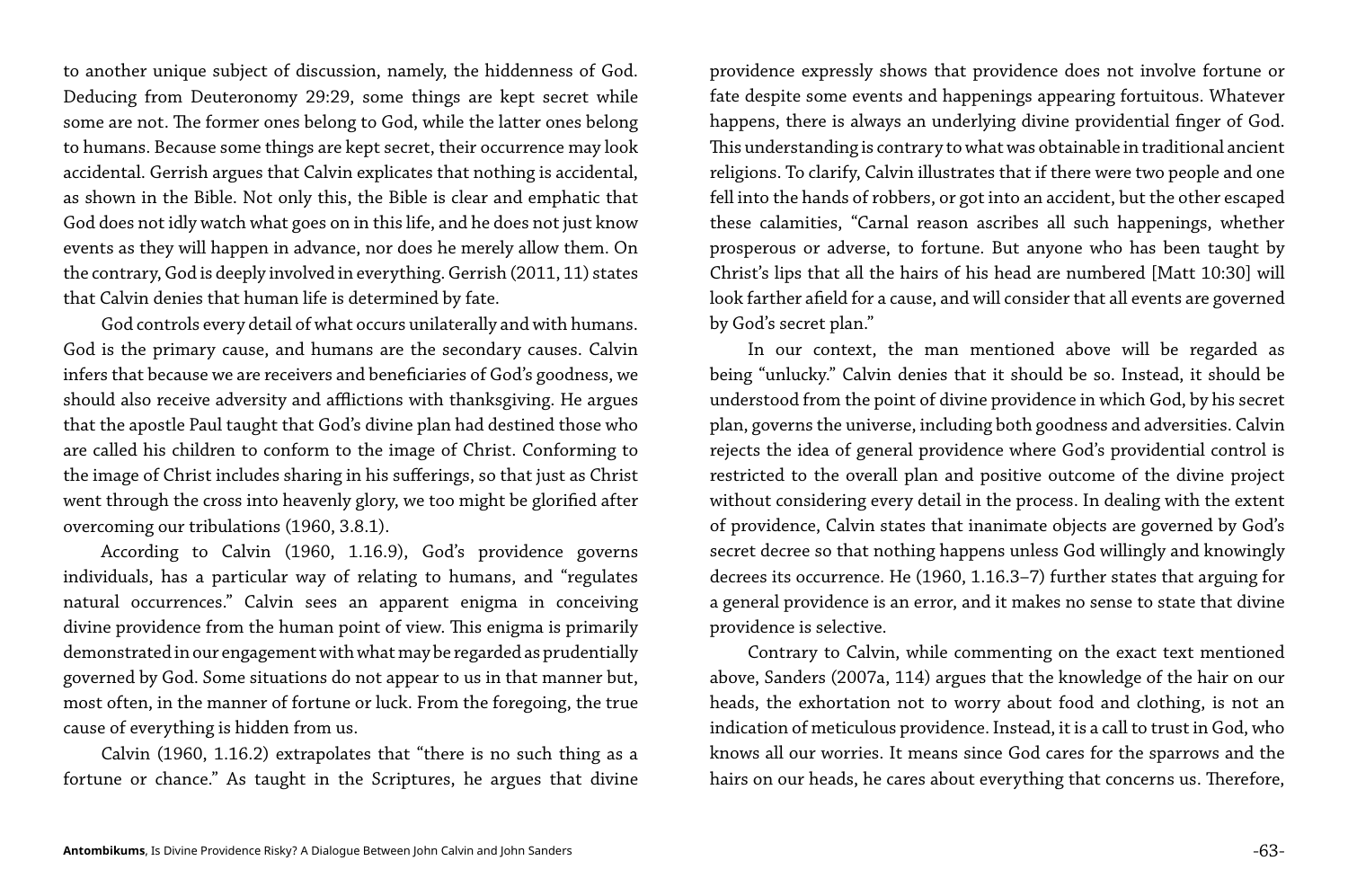providence does not mean protection from evil, but that nothing can separate us from God's care.

Sanders states that the word "control" is used in a determinative sense in our day-to-day impersonal relations, and the act of control may not turn out otherwise. That is, what is being controlled may not act contrary to the dictate of the one in control. He argues that the word has two meanings: control and accountability. According to general sovereignty, when it is stated that God is in control, he is in the sense that he is accountable for creating this *kind* of world and the nature of the strategy he adopted in executing it. From the review of the biblical divine *pan-causality* texts, Sanders clarifies that God is not in the business of controlling everything that takes place. As seen in Calvin above, the notion of divine pan-causality argues that God controls everything, including inanimate objects, fortunes and adversity, and the like. Some of these texts include Exodus 4:11, where God says he gives the ability to speak, to make deaf and dumb, including blindness and sight. According to Isaiah 45:7, light, darkness, prosperity, and disaster are all from the Lord. In Isaiah 29:16, God is the potter, and creation, including humans, is clay. In Jeremiah 18:6, the potter and clay analogy is re-enacted. Amos 3:6 notes that peace or blessings and calamity come from nowhere except God. Lamentations 3:38 notes that both calamity and good come from the Most High. According to Proverbs 16:9, humans may plan, but only God establishes their plans. Proverbs 21:1 states that the king's heart is in the hand of the Lord, and he directs it as he wishes. However, Sanders (2007a, 227–228) argues that these texts do not really mean that God controls everything. They mean that God is in control because God and he alone, is solely responsible for commencing the divine project and determining the game's rules "under which it operates." "Within the rules of the game God makes room for indeterminacy or chance. Though God

sustains everything in existence he does not determine the results of all actions or events even at the subatomic level."

The tension that arises from the conclusion that God controls everything is the logical deduction of what follows: he is culpable for immoral human acts. This explains why Sanders and other philosophers reject the notion that God controls everything. William Hasker (2004, 131– 132), another open theist, argues there is no way God will not be morally culpable for immoral human actions if he controls everything. To illustrate, Hasker differentiates between the transfer of responsibility (TR) and the non-transfer of responsibility (NTR). In TR, Hasker states the following:

If agent A deliberately and knowingly places agent B in a situation where B unavoidably performs some morally wrong act, the moral responsibility for the act is transferred from B to A, *provided that* the morally wrong act results exclusively from A's actions and is not the result of an evil disposition in B which preceded A's actions. (Hasker 2004, 131–132)

By applying this understanding to the concept of divine control, God is morally responsible for human actions. Contrarily, Calvin holds that God is not the author of sin because of meticulous providence and his knowledge of future contingencies. Calvin (1960, 1.17.1) asserts that three things should be noted to arrive at the true concept of divine providence. First, he argues that divine providence must be considered in relation to the past and the future. Secondly, the providence of God is the "determinative principle" governing all things, so that at times it works through intermediaries, but sometimes it works without them. Even, in some cases, it works against intermediaries. "Finally, it strives to the end that God may reveal his concern for the whole human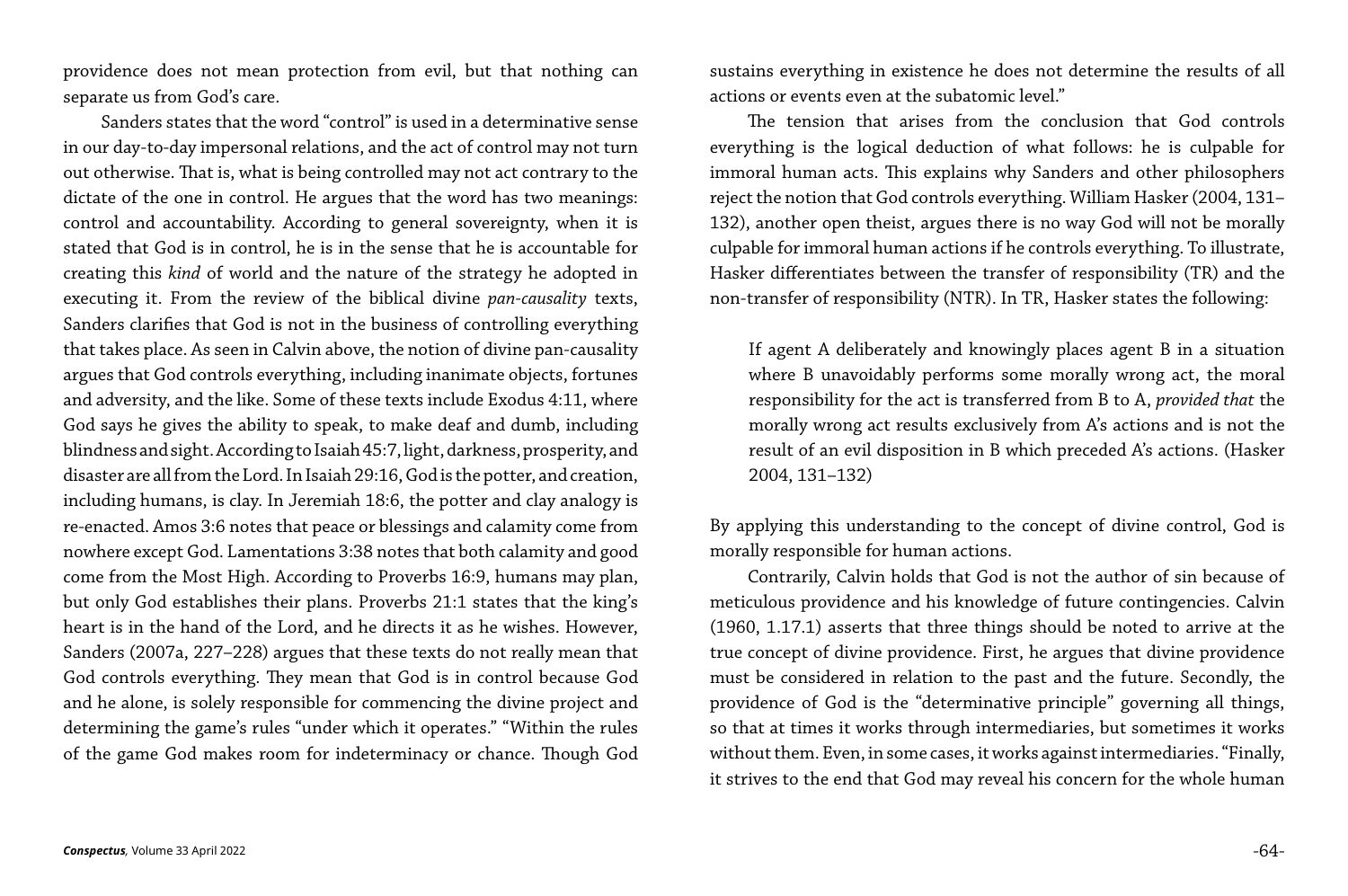race, but especially his vigilance in ruling the church, which he deigns to watch more closely."

Calvin (1960, 1.17.3) argues further that "God's providence does not relieve us from responsibility." To eliminate all prospects of carelessness and folly, Calvin states that "*God's providence does not excuse us from due prudence*" (1.17.5; italics in original). As much as providence does not excuse our lack of prudence in the same manner, our wickedness cannot be justified due to providence. We cannot claim that because everything is under providence, therefore it must follow that God is morally culpable for our evil. Calvin argues that "*God's providence does not exculpate our wickedness*" (1.17.6; italics in original). This is so because there is "*No disregard of intermediate causes!*" (1.17.9; italics in original).

Sanders rejects Calvin's assertion that divine meticulous providence does not render human freedom ineffective. Sanders (2007a, 235) states that, based on the wealth of scriptural passages that support human freedom, another view of human freedom aside from the compatibilist perspective has emerged. This view affirms that "an agent is free with respect to a given action at a given time if at that time it is within the agent's power to perform the action and also in the agent's power to refrain from the action." The most common line of reasoning in schematizing this view, Sanders argues, must include: (1) we can have a genuine love relationship with one another; (2) we are expected to be rational in our thoughts; and (3) we are morally responsible both for our good and evil actions.

Because of the nature of humans, "God has sovereignly established a type of world in which God sets up general structures or an overall framework for meaning and allows the creatures significant input into exactly how things will turn out" (Sanders 2007a, 225–226). God made it this way for the sake of a genuine relationship based on freedom. Both good and bad things take place within this general structure.

Contrary to this conclusion by Sanders, Calvin (1960, 1.17.11–12) argues that such an opinion does not bring joy or confidence in God. Arguing against the futility of general providence, Calvin rhetorically asked, "For, of what use is it to join Epicurus in acknowledging some God who has cast off the care of the world, and only delights Himself in ease? What avails it, in short, to know a God with whom we have nothing to do?" (1.2.3).

In that way, Calvin means that everyone is created by God for a purpose and he sovereignly guides each person to achieve such a purpose. However, Sanders (2008, 298) denies that God has a list containing what every person should do or be in life; some of the things that occur either come by chance or as we trust God to give us wisdom daily to become what he wants us to be. Even in this, God only wants us explicitly to be like Jesus in this life as we love God and one another.

Sanders (2007a, 42) argues that it is God who decides how he governs the creation and what sorts of conditions and relationships he has established. He chooses to exercise general rather than meticulous providence. No one can deduce what kind of sovereignty God has adopted in handling the divine project from their notion of God or from the nature of creation.

When a two-month-old child contracts a painful, incurable bone cancer that means suffering and death, it is pointless evil. The Holocaust is pointless evil. The rape and dismemberment of a young girl is pointless evil. The accident that caused the death of my brother was a tragedy. God does not have a specific purpose in mind for these occurrences. (Sanders 2007a, 272)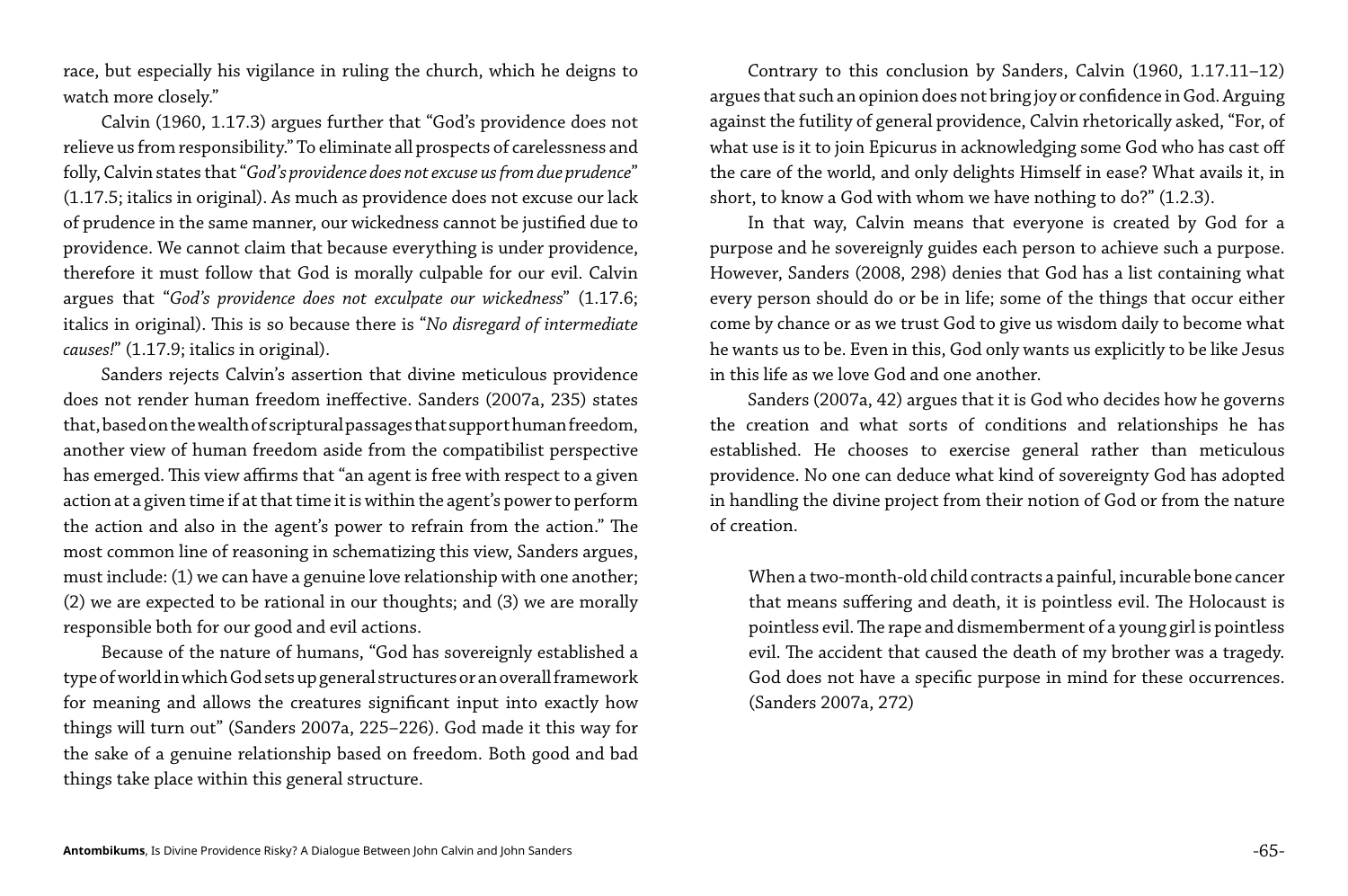#### *3.3 Divine foreknowledge*

Both Calvin and Sanders hold that God is omniscient. However, the dividing line is what constitutes divine omniscience and how much God must know. Also, whether God's knowledge has implications for the nature of divine control or not is another issue. Further, because of the infallibility of God's knowledge, what he knows will surely come to pass. In that case, humans will not be free. A few passages in the Bible portray God as being deficient in knowledge. To tackle the above difficulties, Sanders (2007a, 15) elucidates that open theism holds a *dynamic view of omniscience* because God exhaustively knows the past and present but knows the future as partly definite (closed) and partly indefinite (open). In *dynamic omniscience*, God only knows what exists now (207). Sanders (2007a, 14) clarifies that "the free will tradition affirms that God takes risks even if God knew before the creation that humans would sin. This is made clear by how divine foreknowledge is explained."

Sanders (2007b, 39) uses the "if" and "perhaps" passages (Jer 26:2– 3, Ezek 12:1–3, and Jer 7:5) of the Bible for this purpose. Besides, the destruction of Tyre and Nineveh, which did not come to pass, indicates that predictive prophecies are conditional. As far as Sanders is concerned, divine foreknowledge has no providential relevance. In his reply to Wood (*The Eternal Now and Theological Suicide*), Sanders argues that it is contradictory to assert that God knows an event will come to pass and also to assert that God prevents that event from coming to pass. It does not make sense. Since God already knows that it will happen, how can he stop it from happening? Sanders argues that since whatever God knows will happen, and he believes it will, how can God hold a false belief? He argues that it is logically impossible for God to know with material certainty that an event will indeed happen and that God at the same time will prevent that event from happening.

It does God no good to have either simple foreknowledge or the eternal now because God cannot change what God knows for a fact will happen. God cannot use knowledge of what we call the future to guide us in the best ways, or to prevent horrible events from happening or to give predictions about the future to the prophets. (Sanders 2010, 78–79)

For the sake of freedom, Sanders (2007b, 35) argues that God could have created a world in which everything is exhaustively known and controlled from A to Z. However, because God is wise, he has chosen to govern creation through general providence. God adopted a general and flexible strategy by allowing space for humans to operate and for God to demonstrate his inventiveness in working with uncertainties. By so doing, God adjusts and adapts the divine plan to his human associates to take into account what they will contribute to the divine project. In doing that, God has what it takes to handle every eventuality in working toward the project's ultimate goal. God sometimes unilaterally decides how to accomplish these goals. However, in most cases, he does that through human cooperation, and the end is decided by God and humans.

That God only knows some things but does not know others raises a few questions and objections. However, as noted above, the extent of divine knowledge divides not only Sanders and Calvin, but also philosophers and theologians generally. Contrary to Sanders's notion of divine ignorance, Calvin (1554, 162), in his commentary on Genesis 22:12, debunks the idea that God does not know contingent acts. He construes that instead of saying God came to learn a new fact concerning Abraham, it should be understood the other way round. Abraham is the one who came to know that God is a provider as a result of the exercise of taking Isaac to Mount Moriah to sacrifice him. The theory of accommodation in which God reduces himself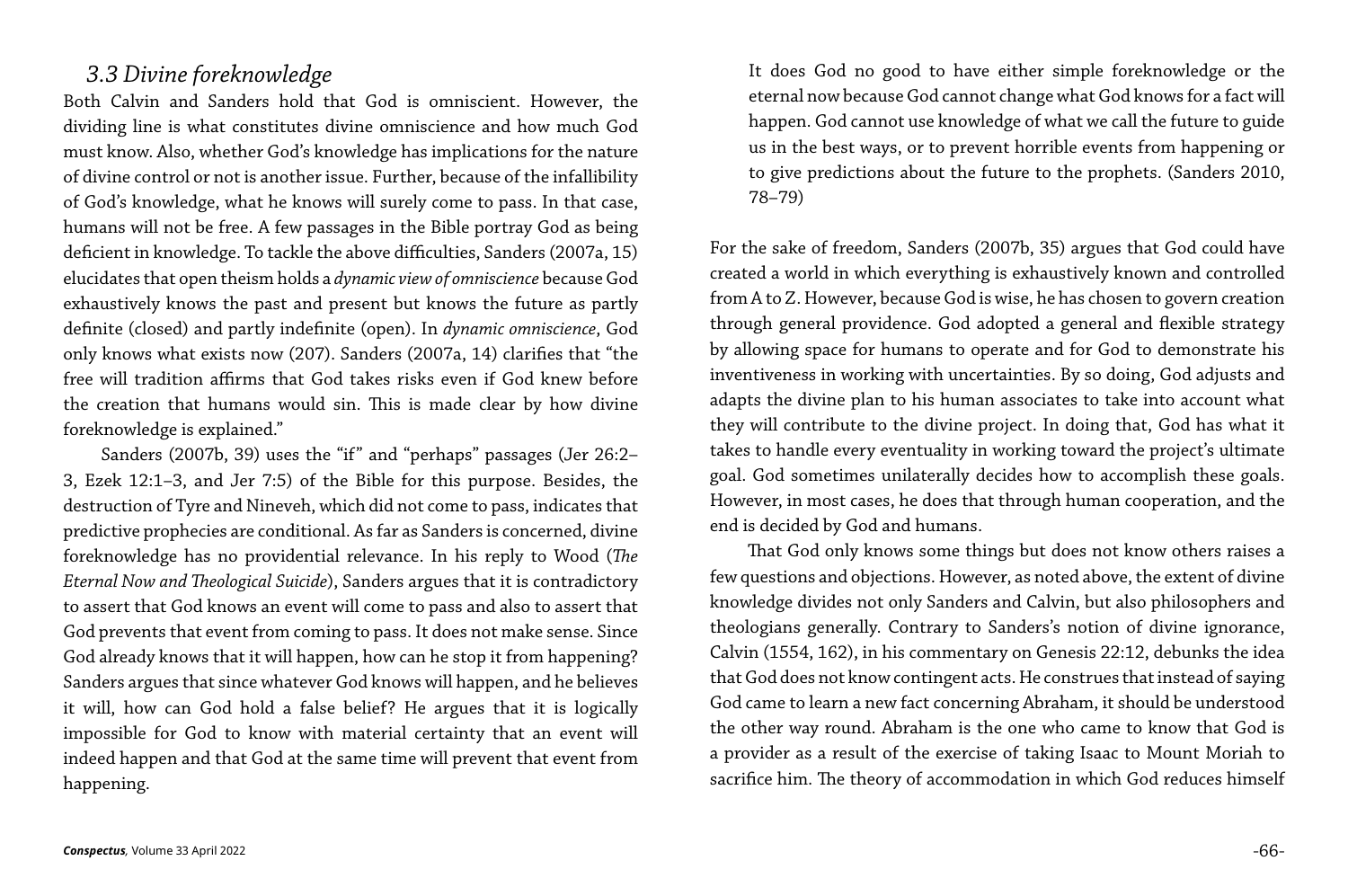to a lowly and finite level is played here. Humans lack the cognitive apparatus to interact with God at the level of his *Godness*, especially after the Fall. Therefore, for God to relate with humans, he willingly lowered himself. In this case, he speaks as if he is just coming to know that Abraham fears him. God has always known that Abraham fears him.

To Calvin (1960, 3.21.5),

[w]hen we attribute prescience to God, we mean that all things always were, and ever continue [perpetually remain], under his eyes, [so] that to his knowledge there is no past or future, but all things are present, and indeed so present, that it is not merely the idea of them that is before Him…but that He truly sees and contemplates them as actually under His immediate inspection. This prescience extends to the whole circuit of the world, and to all creatures.

Another essential issue in divine control is the biblical notion of divine repentance. If God governs everything because he is the creator and knows everything, as argued by Calvin, why does he have to repent? A few scholars, for instance Peels (2016, 294–295), hold that God can repent. Peels argues that S finds out that  $\Sigma$  is bad or less than ideal at a time.  $\Sigma$  should have

not been actualized in the first place. Because  $\Sigma$  is not ideal, it follows that it was not necessary. And since it is not essential, S, at a different time, will seek to undo  $\Sigma$  because it is less beneficial. Peels extrapolates that divine repentance is biblical, and serious exegetical studies reveal that such passages that have been read to mean that God does not repent (Num 23:9, 1 Sam 15:29, and Jas 1:17) do not deny divine repentance. Instead, these passages deny that God can lie.

In dealing with the same passage, Sanders (2007a, 50–51) contends that there would be no need for the test if God knew its outcome. But because he did not know the outcome beforehand, he genuinely learned something: Abraham feared him. Sanders argues that "God's intention is not the death of Isaac but the testing of Abraham's faith (22:1). The test is genuine, not a fake…. God's statement, 'now I know,' raises serious theological problems regarding the divine immutability and foreknowledge."

#### **4. Divine Repentance**

Sanders (2007a, 73) argues that because the creation is open and God exercises general providence, he is ignorant of future contingencies. As a result, God sometimes regrets his earlier decisions to the extent that he "*repents*" of such decisions. But how can God repent? To repent means to turn from an earlier decision that was not right. In the modern understanding of the word, it will mean God committed some wrong actions and, therefore, repents of such actions. However, Sanders argues that "A better approach is to see all of these expressions [divine ignorance and repentance] as metaphorical abstract concepts based upon our physical experiences."

Contrary to Sanders, Calvin (1960, 1.17.12) states that "divine repentance" is anthropopathic and falls under the theory of accommodation. This is because God cannot repent since he does not hastily make decisions he will later regret. Repentance to Calvin is the mode of speaking that describes God in human terms because of the ontological distinctions between God and humans. Due to this distinction, God "accommodates" himself so that we can understand him. However, divine accommodation does not present God as he is in himself, but "as He seems to us" (1.17.12). Calvin argues that the references to God having mouth, ears, and other human descriptions in the Bible are not the true nature of God.

For who even of slight intelligence does not understand that, as nurses commonly do with infants, God is wont in a measure to 'lisp' in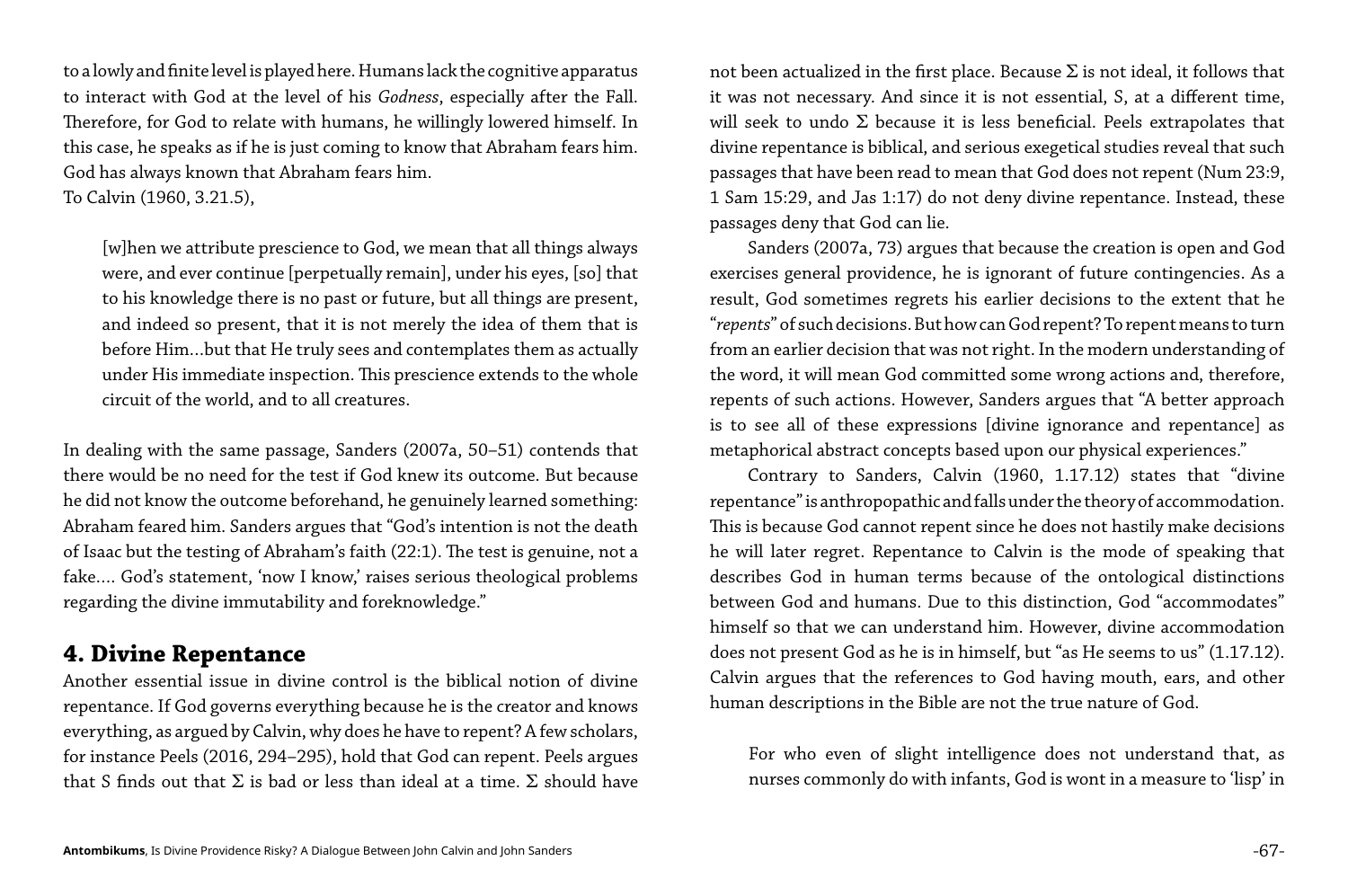speaking to us? Thus such forms of speaking do not so much express clearly what God is like as accommodate the knowledge of him to our slight capacity. To do this he must descend far beneath his loftiness. (Calvin 1960, 1.13.1)

In his response to Calvin, Sanders (2007a, 30, 72–73) argues that one will need to ask Calvin how he got the right knowledge of God even beyond what is revealed in the Scriptures. He wonders how Calvin knows that God was accommodating himself in the test of Abraham and the other scriptural passages cited where he is said to change, repent, or not. How does he know that God is accommodating himself as a nurse lisps to a young child? He argues that one must know the nurse's everyday speech to distinguish between her normal speech and lisping. It logically follows that if the Scripture is God's babytalk, we will need to know God's normal speech. Sanders rhetorically asked, where does Calvin get such knowledge from, by a special revelation? And if he claims that it is not based on special revelation, then where does he get his criterion which determines that the texts that argued that God would not change his mind refer to how God *is*, while those texts that show that God will change his mind demonstrate how God *appears* to us? Sanders concludes that Calvin and other classical theologians read the Bible through a "theological control belief of an immutable and wholly unconditioned deity" (2007a, 74–75, 158).

#### **5. Critical Observations**

The interaction between Calvin and Sanders is fascinating. It shows the nature of every Christian philosopher and theologian's struggle to reconcile apparent paradoxes in the Scriptures while formulating Christian doctrines. A few things to note from this interaction include the following.

#### *5.1 Libertarianism*

Helm (2008, 242) argues that the Augustinian-Calvinistic model of God accepts libertarianism.<sup>2</sup> It upholds both libertarianism and compatibilism. Compatibilism coheres with divine decrees and the biblical notion of grace, while libertarianism is not entirely out of place. However, what constitutes libertarianism is the dividing line. Another crucial issue to understanding human freedom in Sanders's view is whether libertarianism is taught in the Bible. It seems this notion is at variance with the Scriptures. For instance, Acts 4:27–28 seems to teach that Pontius Pilate, Herod, the Gentiles, and the Israelites did exactly what God intended them to do (see also Luke 22:22; Acts 2:23; 3:17–19). Other passages of the Bible also support this notion. For instance, Proverbs 21:1—"The king's heart is a stream of water in the hand of the LORD; he turns it wherever he will" (cf. Ezra 1:1; 6:22; Dan 4:34–35)—implies that God predestines all human decisions. It will inevitably follow that humans are not free as understood in the libertarian sense of freedom (Talbot 2003, 80–81).

According to Edwards (2000, 4), although it is believed that an external determinant causes the will, and its subsequent action is causally determined, careful observation reveals the contrary. The cause of an action does not lie externally to the doer of the action. It is within; it is "motive." He clarifies, "By motive I mean the whole of that which moves, excites, or invites the mind to volition, whether that be one thing singly, or many things conjunctly." It means everyone is a slave to one thing or the other. Sanders's (2007a, 235) assertion that "an agent is free with respect to a

**<sup>2</sup>** Adherence to the philosophical doctrine of compatibilism has recently come under critical assessment by a few defenders of classical theism (CT). It seems it may lose relevance in the near future. Paul Helm and Richard Muller have reservations about using the term in the Augustinian-Calvinistic understanding of the divine-human relationship. See Muller (2019).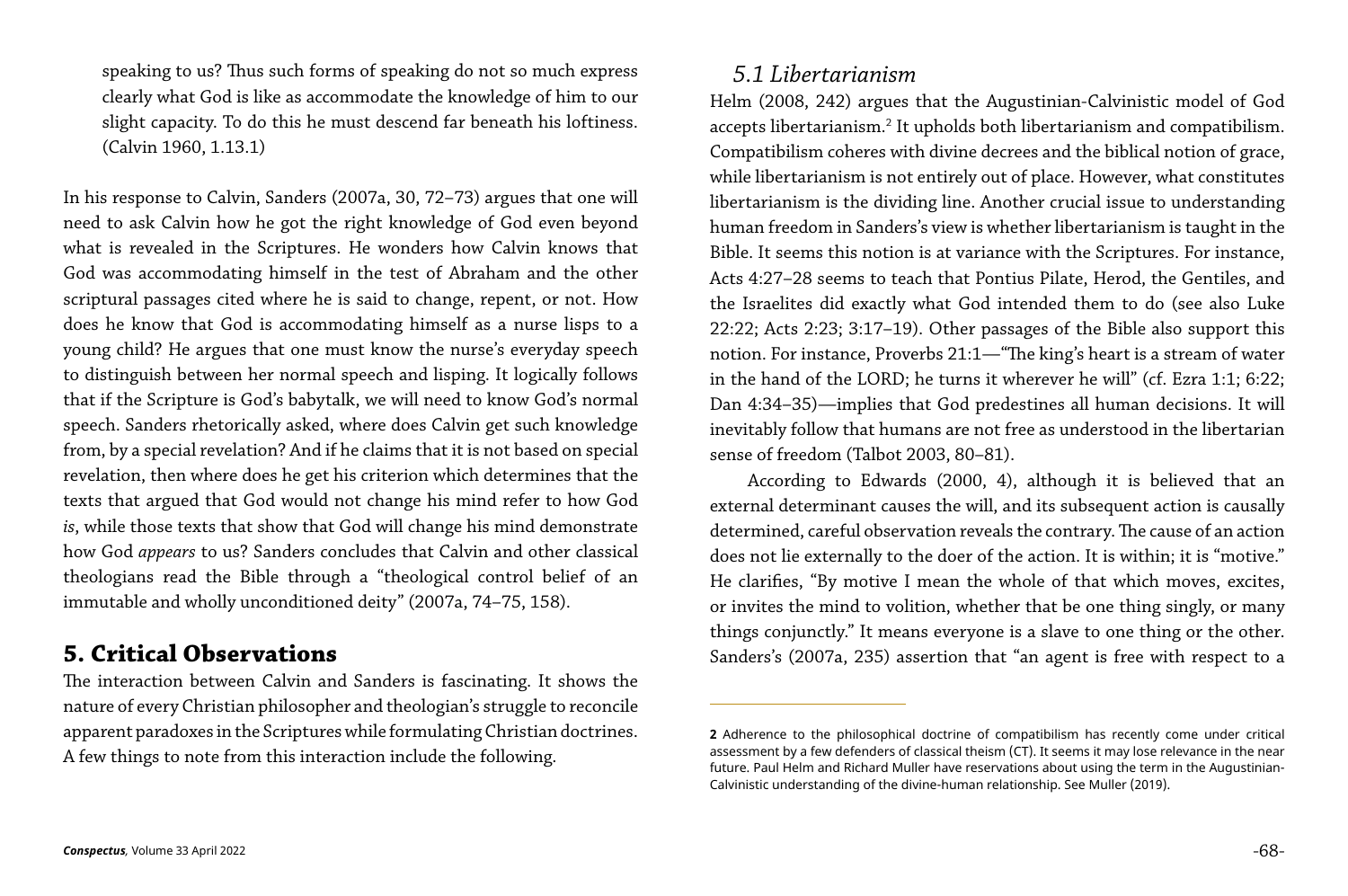given action at a given time if at that time it is within the agent's power to perform the action and also in the agent's power to refrain from the action" will likely not be tenable in the light of the foregoing.

Caneday (1999, 148) argues that Sanders misinterprets Calvin and other classical theologians. He argues that while addressing God's exhaustive divine sovereignty, classical theologians also struggle to maintain that creatures, whether human, angelic or demonic, have significant freedom, responsibility, and free choices. These classical theologians claim that both divine sovereignty and human freedom are true, and both propositions must be affirmed. Caneday further argues that Sanders is inconsistent in interpreting anthropomorphism, as he accused earlier theologians of reading the Bible through specific lenses while doing the same; rejecting Calvin's notion of secondary causes while utilizing the same in his interpretation of predictive prophecies (149, 153, 157).

The enormous challenge for Calvin here is his attempt to prevent God from becoming the ultimate author of sin. To not make God culpable, Calvin tries to distinguish between God and intermediaries. By doing this, Calvin comes right behind Aquinas and Aristotle in applying causality to the doctrine of providence. He believes that by distinguishing between primary and secondary causes, the tension of divine control and human freedom will be eradicated (1994, 179). Yet, the point at which intermediaries or God determine the outcome of an event is not something to be quickly pointed out. It seems the Bible teaches *cooperationism*, where humans cooperate with God in governing creation rather than libertarianism or determinism.

#### *5.2 The nature of divine providence*

Sanders (2007a, 43) argues that creation is open and ongoing. This is contrary to Calvin's opinion. According to Calvin (1960, 1.16.1), God constantly preserves, sustains, and nourishes what he completed and

perfected in six days. However, I think Sanders's argument that the creation is "open" and "ongoing" to allow space for us to contribute and for God to demonstrate his ingenious nature and inventiveness in handling the divine project looks appealing. But, it becomes problematic when Sanders argues that God did adopt a general strategy in governing creation and that God accepts our contributions and adapts the divine plan to what we supply. Suppose God adapts the divine plan to human inputs and takes responsibility for the divine project's overall outcome. In that case, it must follow that he is responsible for the evil we as his associates will bring into the divine project.

Sanders's insistence that there are no blueprints for the divine project may not be a good option. Since God does not have blueprints or a list for the divine project, it follows that there are no specific means for bringing the divine project into fruition. Thus, it follows that the means of getting to the climax of the divine project does not matter. Sanders's open and ongoing nature of creation could be problematic when overstretched. It seems that understanding the nature of creation and our role as *stewards* will be jeopardized if it turns out that there are no maximum divine plans and blueprints for the project. Creation will groan excessively when there are no blueprints, as our different opinions will rather mishandle creation for our selfish gains. But, if there is some level of direction, we will be held accountable if such directions or blueprints are overlooked.

The notion of divine control traditionally understood as meticulous is "roomy" to contain meticulous and general providence, including determinism and libertarianism (Crisp 2019, 23). The Bible reveals that God governs some events meticulously, ensuring that every detail goes as he wishes. For instance, the making of Saul and David kings of Israel, the Ark of the covenant, the incarnation of the Lord, among many others.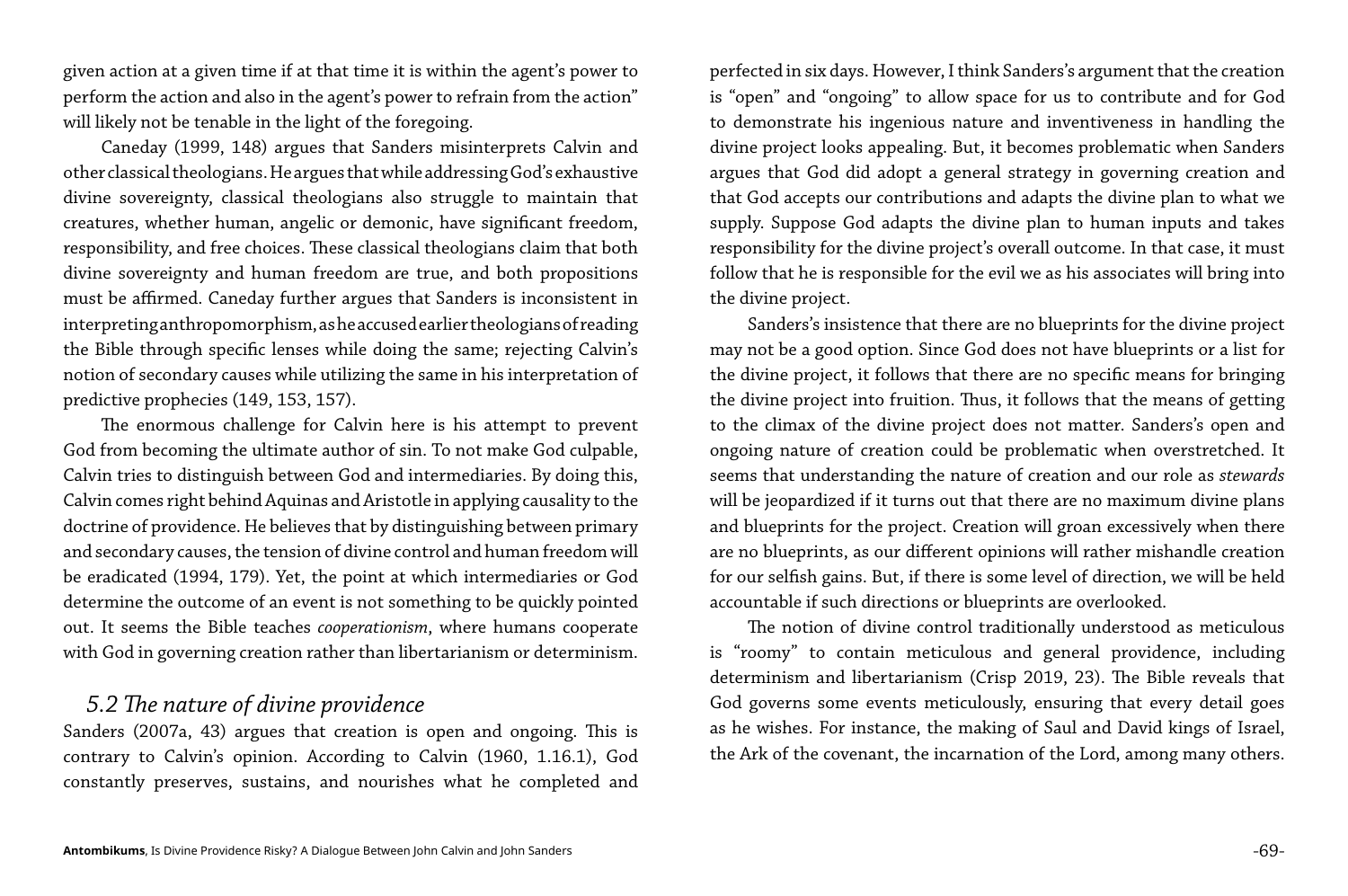However, there are instances where he does not insist on detail. The casting of lots in the Old Testament may apply to this understanding.

We may not deny that divine providence involves some level of risk. This is because no matter the level of our faith in God as humans, since we do not know the future with absolute material certainty, we often wonder whether we are on the right track or not. However, where and how divine providence involves some level of risk begs for an answer. Though Scripture did not state that Abraham doubted God, the exhortation to Abraham "walk before me faithfully and be blameless" in Genesis 17:2, after mating with Sarah's slave girl, is an indication that Abraham was having a trying moment. The possibility of questioning God's promise at this time could be high. The terms "risk" or "no-risk" have not existed in the Church's vocabulary of providence from the beginning. The Church did not need to think of providence in such a manner. What the Church has been wrestling with is the reconciliation of the paradox of divine sovereignty and human responsibility.

Lastly, since Sanders (2007a, 73) insists that God repents, yet he does not change for the best nor for the worst, one will easily notice that this conclusion has numerous shortcomings. That God repents or relents of his earlier decisions or plans is part of Yahweh's nature, as seen in Exodus 34 and Joel 2:3–14. It is an essential ingredient in the nature of Yahweh, without which there will be no forgiveness of sin. However, the Bible also shows that Yahweh does not relent (Frame 2001, 164–165).

#### *5.3 Divine ignorance*

Another challenge for Calvin is whether we should understand passages like Genesis 22 in terms of accommodation; why not think that God accommodates himself all the time? And how does it not follow that we cannot truly know God, but only a human construction of God?

Ware (2002, 195) extrapolates that the open theistic view of divine ignorance, especially future contingencies, has several implications. He argues that divine ignorance jeopardizes faith in God. His character cannot be trusted, and neither his purpose nor work can be guaranteed. Selective nescience connotes that God does not have plans for any of us. This is contrary to Scripture. Open theism strives hard to free God from believing falsely. However, as seen above, Sanders believes that predictive prophecies sometimes do not come true. It follows that God believes falsely that, for instance, Nineveh, Tyre, and the like will be destroyed. Therefore, God's wisdom is questionable.

Further, the assertion that God foreknows only a few things for the sake of human freedom does not bring the amount of comfort supposed by open theism. It has serious pastoral implications and brings little comfort amid suffering. Such a God may not be worthy of human trust (Wood 2010, 66).

In the binding of Isaac, since Sanders argues that it was at the time of the testing that God knew that Abraham feared him, then God's knowledge of Abraham's spirituality was in doubt (Hall and Sanders 2003, 23–24). It means God had doubted Abraham's relationship with him. However, the track record of God's relationship with Abraham does not show that God doubted Abraham, even once. Genesis 12 and 15 substantiate this. Other scriptural passages (1 Chr 28: 9; Psa 139) attest that God knows humans' thoughts and intentions, both present and future. But the insistence that God did not know that Abraham feared him until the test connotes that God does not have present knowledge either. This issue is addressed by Ware (2002) in his article cited above.

For Augustine, God's knowledge of contingent actions does not imply that God causally determines such actions, thereby rendering them necessary actions. This would entail that such actions cease to be contingent.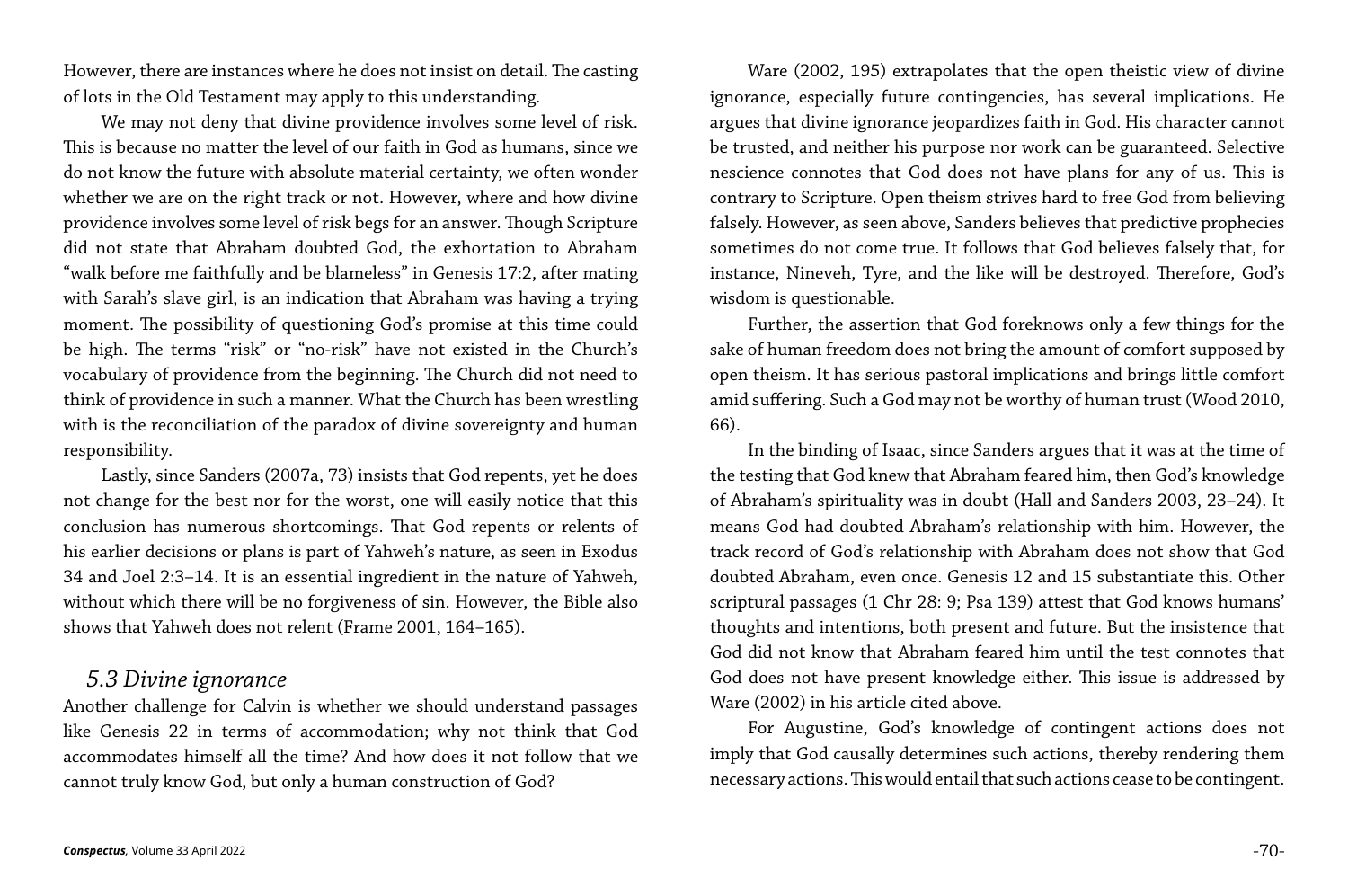However, Augustine (1968, 193) argues that God's knowledge of free actions guarantees that the actions are free and contingent upon human volition for their existence.

#### *5.4 Contextual application*

A careful study of God's responses to humans in the Bible reveals that he responds to situations differently and individually. In that case, one is justified to extrapolate that God knows human contingent actions. However, because he did not preordain human free actions, he has also not predetermined his responses to such actions. This explains why he will respond differently based on the *context*. Christ did the same thing during his earthly ministry, especially in healing. At times, he commanded the sickness to leave. On other occasions, he either said "your faith had made you well," or "your sins are forgiven," and the sick person was made well. The disciples wanted to generalize about the man born blind in John 9. Jesus corrected them and stated that it was in that manner *so that the work of God might be displayed in his life*. Here, it is a matter of context. Scripture does not teach us that there are some things that God does not know. However, it is apparent in the Scriptures that God does not respond in the same way to every situation. At times, he allows mercy to prevail over judgment; he will not change at other times. God's approach in dealing with creation is not *monolithic* but is *diversified* based on contexts.

Both Calvin and Sanders are a bit normative in their expressions. For instance, as seen above and substantiated by Caneday, Sanders challenges Calvin and the Augustinian-Calvinistic model of conceiving God, and believes that the open view is better than classical theism in dealing with the problem of evil. What makes it that Calvin is correct while Sanders is not, or vice versa? Since Calvin has gone to be with Lord, my word for Sanders would be: "For we know in part and we prophesy in part, but when completeness comes, what is in part disappears" (1 Cor 13:9–10 NIV). There is a place for epistemic humility in dealing with complicated Christian philosophy and theology doctrines. This is an issue that each Christian philosopher must consider in their philosophical or theological engagements. Since Christian philosophy and theology are done in the flesh for humans using human languages, it is impossible to assume that one's concept is the best concept. One may be faithful more than the other in some aspects. Of course, I am aware that the way I am applying 1 Corinthians 13 in this context is contested by Calvin (1948, 360–361) in his commentary on this passage. However, it does not change the fact that the reasons we provide for why God permits evil in the world may not necessarily be correct in every situation.

#### **6. Conclusion**

The study, from its inception, is hermeneutical in a dialogical manner. The debate on divine sovereignty is complicated and calls for epistemic humility. Because of our limitations, providence is *risky to us but not to God*. Divine providence may involve some level of risk because we do not know the outcome of every decision we make when there is a definite expectation. It also seems that no matter the level of trust and experience one may have, delegating a task confers some level of risk on the one embarking on the delegation. But, I think the appropriate term to use in qualifying how divine providence involves some level of risk as applied to God has not yet been invented.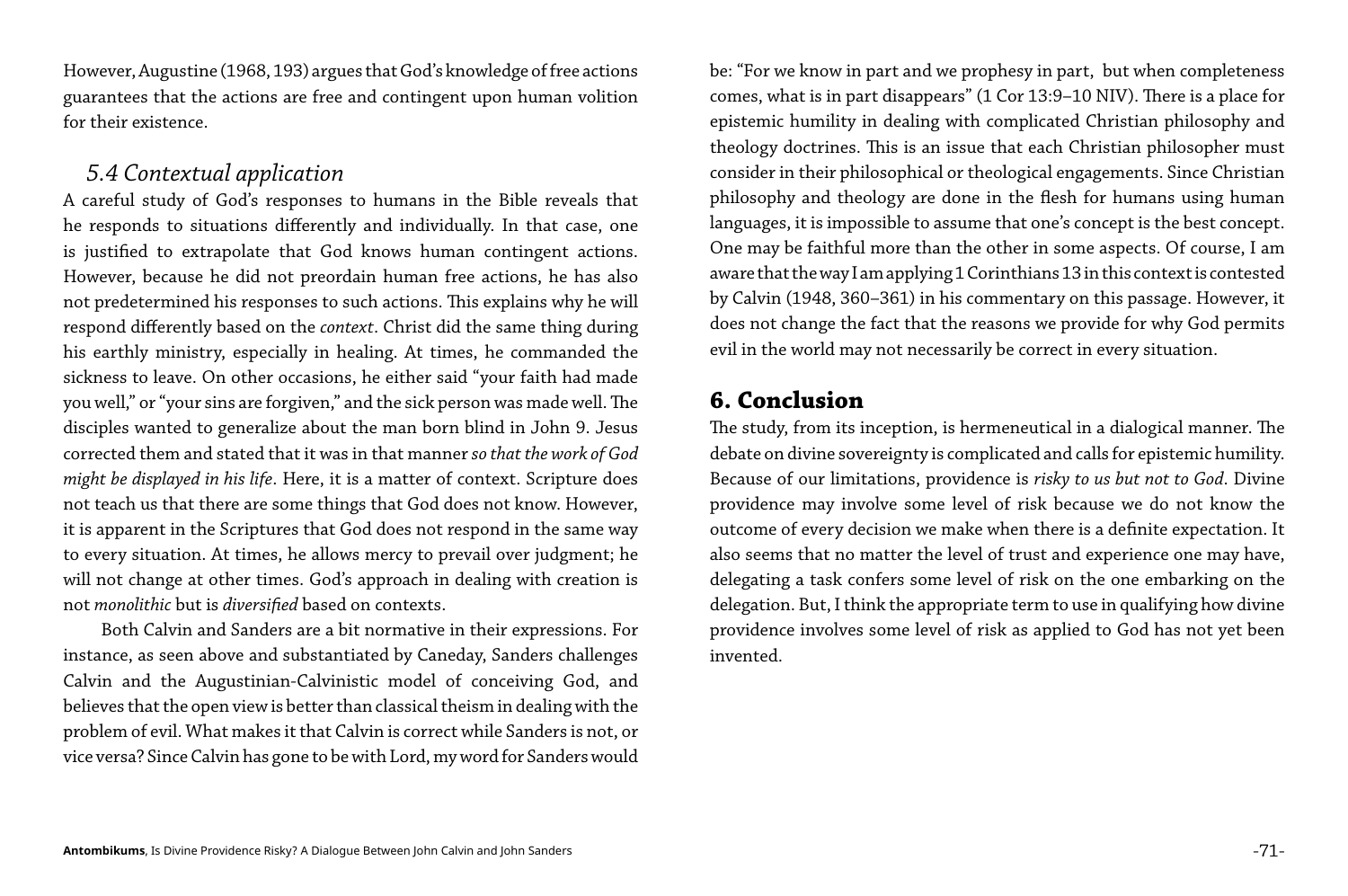#### **Works Cited**

- Augustine. 1968. *De Libero Arbitrio (The Free Choice Of The Will)*. Translated by Robert P. Russell. Washington: Catholic University of America Press.
- Calvin, Johannis. 1554. *In primum Mosis librum, qui Genesis vulgo dicitur, commentaries* 22:1–24. Geneva: Oliva Roberti Stephani. Translated by John King. Grand Rapids: Eerdmans.
- ———. 1948. *Commentaries on The Epistles of Paul the Apostle To The Corinthians*. Volume 1. Translated by John Pringle. Grand Rapids: Eerdmans.
- ———. 1960. *Institutes of the Christian Religion*. Edited by John T. McNeill and translated and indexed by Ford Lewis Battles. Louisville: Westminster John Knox.
- Caneday, Ardel B. 1999. "Putting God at Risk: A Critique of John Sanders's View of Providence." *Trinity Journal* 20(2):131–163.
- Chicken, John C., and Tamar Posner. 1998. *The Philosophy of Risk*. London: Thomas Telford Publishing.
- Crisp, Oliver D. 2019. "Meticulous Providence." In *Divine Action and Providence: Explorations in Constructive Dogmatics*, edited by Oliver D. Crisp and Fred Sanders, 21–39. Grand Rapids: Zondervan Academic.
- Edwards, Jonathan. 2000. *Freedom of the Evil*. Christian Classics Ethereal Library. Accessed on 11/11/2021. http://www.ccel.org/ccel/edwards/ will.html
- Frame, John. 2001. *No Other God: A Response to Open Theism*. Phillipsburg: P&R Publishing.
- Gerrish, Brian A. 2011. "Calvin, John." In *Religion Past and Present*, edited by Hans Dieter Betz, Don Browning, Bernd Janowski, and Eberhard Jungel, 1–21. Leiden: Brill.

Hall, Christopher A., and John Sanders. 2003. *Does God Have a Future? A Debate on Divine Providence*. Grand Rapids: Baker Academic.

Hansson, Sven Ove. 2018. "Risk." *The Stanford Encyclopedia of Philosophy* (Fall 2018 Edition), edited by Edward N. Zalta. Accessed on 10/09/2020. https://plato.stanford.edu/archives/

Helm, Paul. 1994. *The Providence of God: Contours of Christian Theology*.

———. 2008. "A Response to John Sanders." In *Perspective on the Doctrine of God: Four Views*, edited by Bruce Ware, 241–257. Nashville: B&H

Hesselink, John. 2006. "Calvin's Theology." In *Cambridge Companion to John Calvin*, edited by Donald K. McKim, 74–92. Cambridge: Cambridge

Muller, Richard A. 2019. "Neither Libertarian nor Compatibilist: A Response to Paul Helm," *Journal of Reformed Theology* 13:267–286.

- 
- fall2018/entries/risk/
- Downers Grove: InterVarsity Press.
- Academic.
- University Press.
- 
- Oxford: Oxford University Press.
- 
- Downers Grove: InterVarsity Press.
- 
- - Nashville: B&H Academic.
- 

Peels, Rik. 2016. "Can God Repent?" In *Oxford Studies in Philosophy of Religion* Volume 7, edited by Jonathan L. Kvanvig, 190–212.

Sanders, John. 2007a. *The God Who Risks. A Theology of Divine Providence*.

———. 2007b. "An Introduction to Open Theism." *Reformed Review: A Theological Journal of Western Theological Seminary* 60(2):34–50.

———. 2008. "Divine Providence and the Openness of God." In *Perspectives on the Doctrine of God: Four Views*, edited by Bruce Ware, 196–240.

———. 2010. "The Eternal Now and Theological Suicide: A Reply to Lawrence Wood." *Wesleyan Theological Journal* 45:67–81.